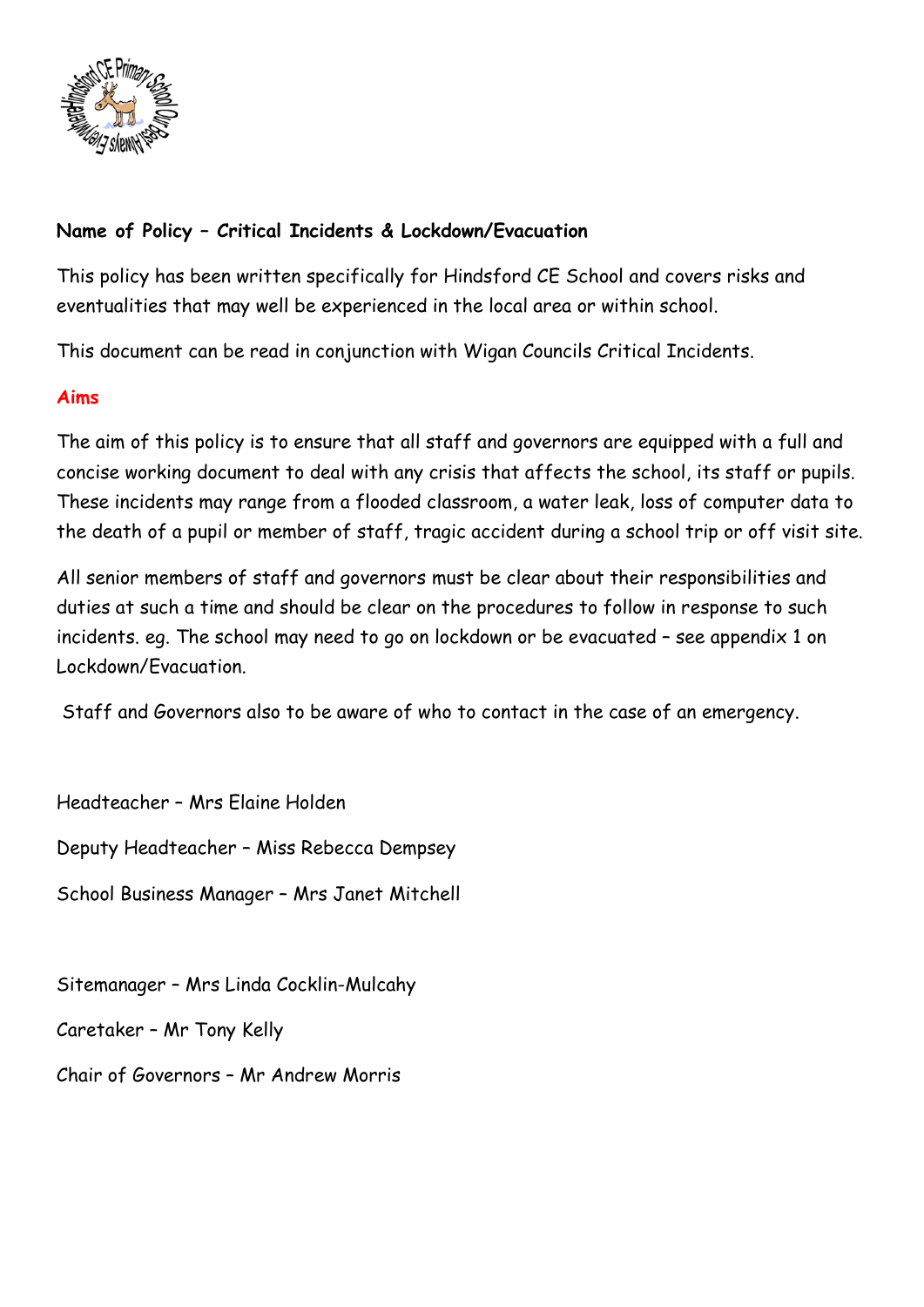#### **Intruders on School Premises**

The school has always maintained an 'Open Door' policy for parents/carers and visitors but this must be balanced against the likelihood of serious threats to staff and pupils in school. These threats may take the form of:

- Theft of equipment and/or personal belongings of either staff or pupil
- Vandalism of equipment and/or premises
- Violent pupils threatening either fellow pupils and/or staff
- Violent parents threatening either pupils and/or staff
- Unknown intruder threatening either pupils and/or staff

#### **Visitors**

All visitors are requested to enter school via the main entrance, sign in and wear a visitors badge. This process also ensures visitors safety if a fire evacuation or drill should take place during their visit. Visitors should be escorted to their destination and introduced to the relevant member of staff in that area. All staff should feel confident in issuing a polite challenge to any visitors – 'Can I help you?' or 'Are you lost?' will cover most situations. If any member of staff or pupil feels uneasy about the presence of behaviour of any visitor they should report their concerns or threats should follow the procedures below.

#### **Assess the Risk**

Try to categorise the intruder and the degree and type of threat posed. Any knowledge of the intruder, their motivation or background, will be of help for the school and possibly the emergency services should they be involved.

- Walk in opportunist thief
- Former pupils
- Parents
- Non-custodial parent seeking access to children or seeking to remove children from school
- Armed intruder
- Unknown quantity

Look out for people who are not staff but appear to have authority to be there. Wearing a suit, carrying a clipboard or wearing overalls are all good cover for a sneak thief.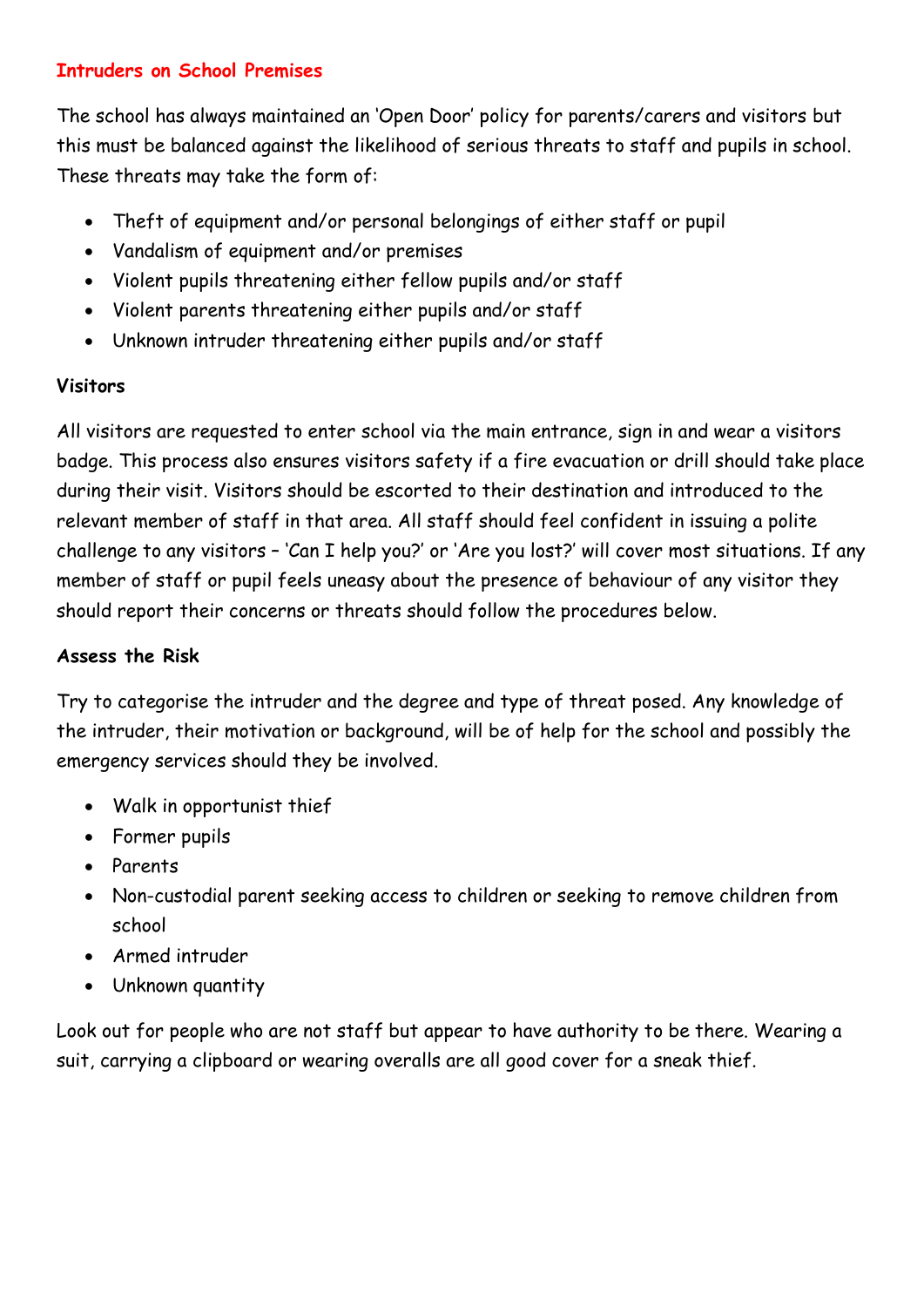### **Challenging the Intruder**

- Do not stand too close or invade personal space, this could trigger violent confrontation
- Avoid an aggressive stance such as finger wagging or folded arms
- Be polite. Stay calm. Speak gently, slowly and clearly
- Explain your authority to challenge them if it is questioned
- Always tell another person when you are going to speak to possible intruders
- Avoid arguments
- Never place your hand on a potentially aggressive intruder
- Do not turn your back, and if you leave the room, do so backwards
- Try to leave yourself an escape route which you have planned on entry to the area
- Be on the lookout for weapons
- If there is more than one intruder, do not confront them on your own, seek support first or enlist the help of the police

## **Contacting the Emergency Services**

Whilst we have a good working relationship with the local police the emergency number should always be used in the following circumstances

- There is any danger to life
- Actual or expected threat of violence
- Threat of damage to property
- A crime is in progress
- A further crime may occur
- There is any other incident which in your judgement requires an immediate response

## **Emergency Communication**

In order to reach a decision on how to deal with an intruder, you may need to contact another member of staff quickly without the intruder knowing your intention. You may also need a way of summoning help, such as calling the police. The following coded message should be used for the those circumstances

• Sending a pupil with a message/emergency code to the Headteachers office or main office where those staff will be alerted to the need for assistance in the classroom concerned. The emergency code will be:

**KIWI**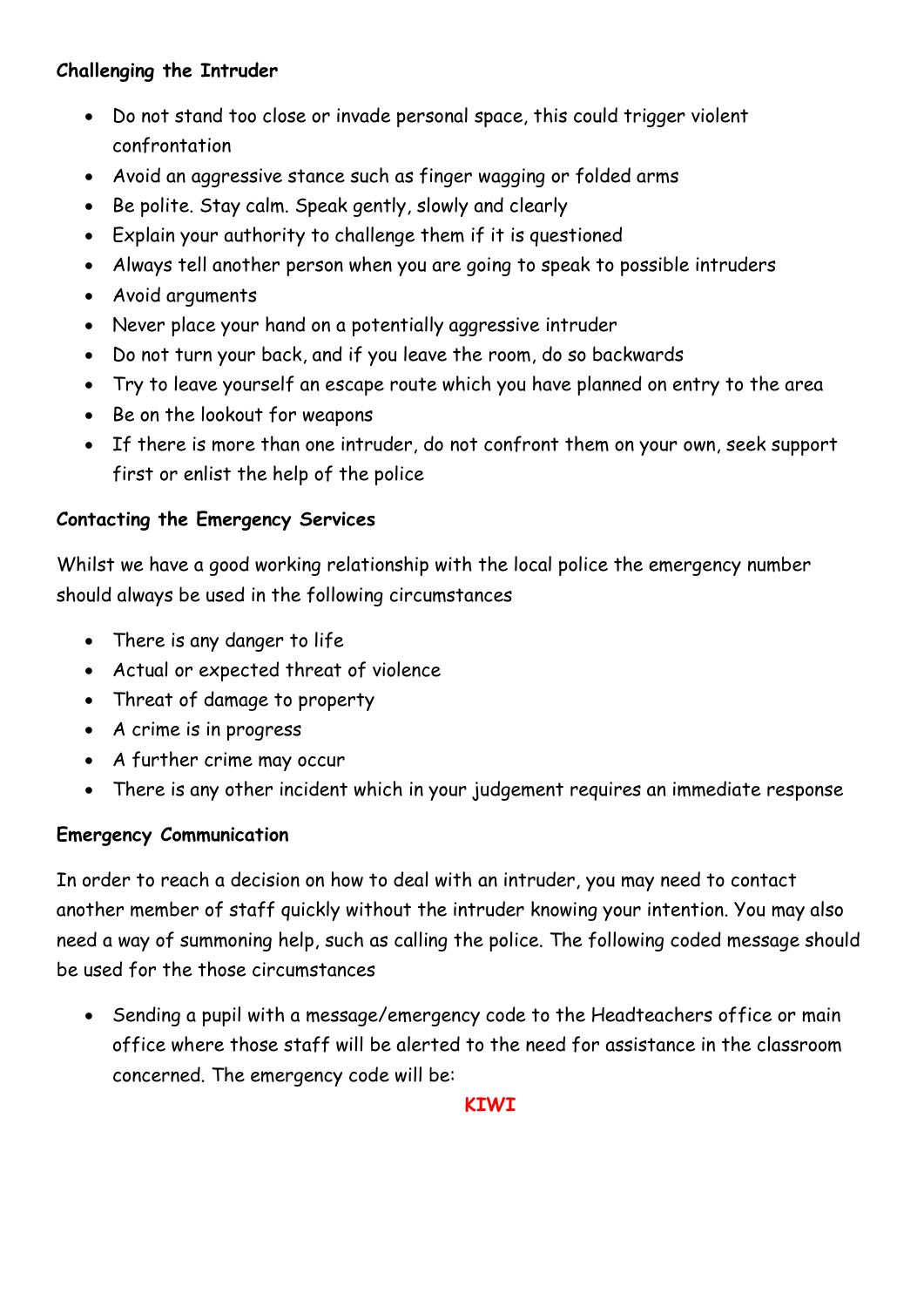#### **During the Event**

If there is any question of a risk to pupils and/or staff, evacuate the school using normal fire evacuation procedures. There may be situations where evacuations would increase the risk or exacerbate a sensitive situation. Circumstances will dictate the action to be taken and either the Headteacher or individual members of staff will have to take the responsibility of making a judgement as to the right course of action. (Children may be evacuated as if it is an extra playtime.)

Nobody should attempt or feel that they are expected to 'have a go' if there is any question of their being at risk of injury as a result. If there is a risk of equipment being stolen it is better to lose such equipment rather than risk a violent incident. Similarly, if there is a risk of assault, an intruder could claim you used unreasonable or unjustified force on them.

Avoid direct confrontation until the police arrive. Where staff or pupils are not in immediate danger from an intruder, try to keep track of their movements and inform the police of their whereabouts when they arrive.

In the case of attempted abduction or direct physical threat to a pupil you will be required to make an immediate judgement. Consider

- Will the victim be in greater danger or lesser danger if the intruder is confronted
- Is it possible to speak and reason with the intruder?
- Is the intruder known to you and the pupil?
- Do you have any knowledge of the victim or intruder that may assist your judgement?

It is not reasonable to suggest that the Headteacher or other staff can do more than follow their own assessment of the situation and act accordingly. The only principles which must be followed are to take the course of action which you believe presents the least risk to the child and school staff and summon the police as soon as possible.

## **After the Event**

Any violent event that takes place in a school must be reported in accordance with the Health & Safety policy. Any incident must be reported to Mike McCarthy, Progress House, Westwood Park Drive, WN3 4HH.

It is possible that staff or pupils may be traumatised by intruder incidents, even if they do not display immediate signs of trauma or disturbance. It may be appropriate to arrange counselling. There may also be an ongoing need for psychological support and guidance to help the school community come to terms with the incident. For information and advice for ongoing support, contact the psychology team.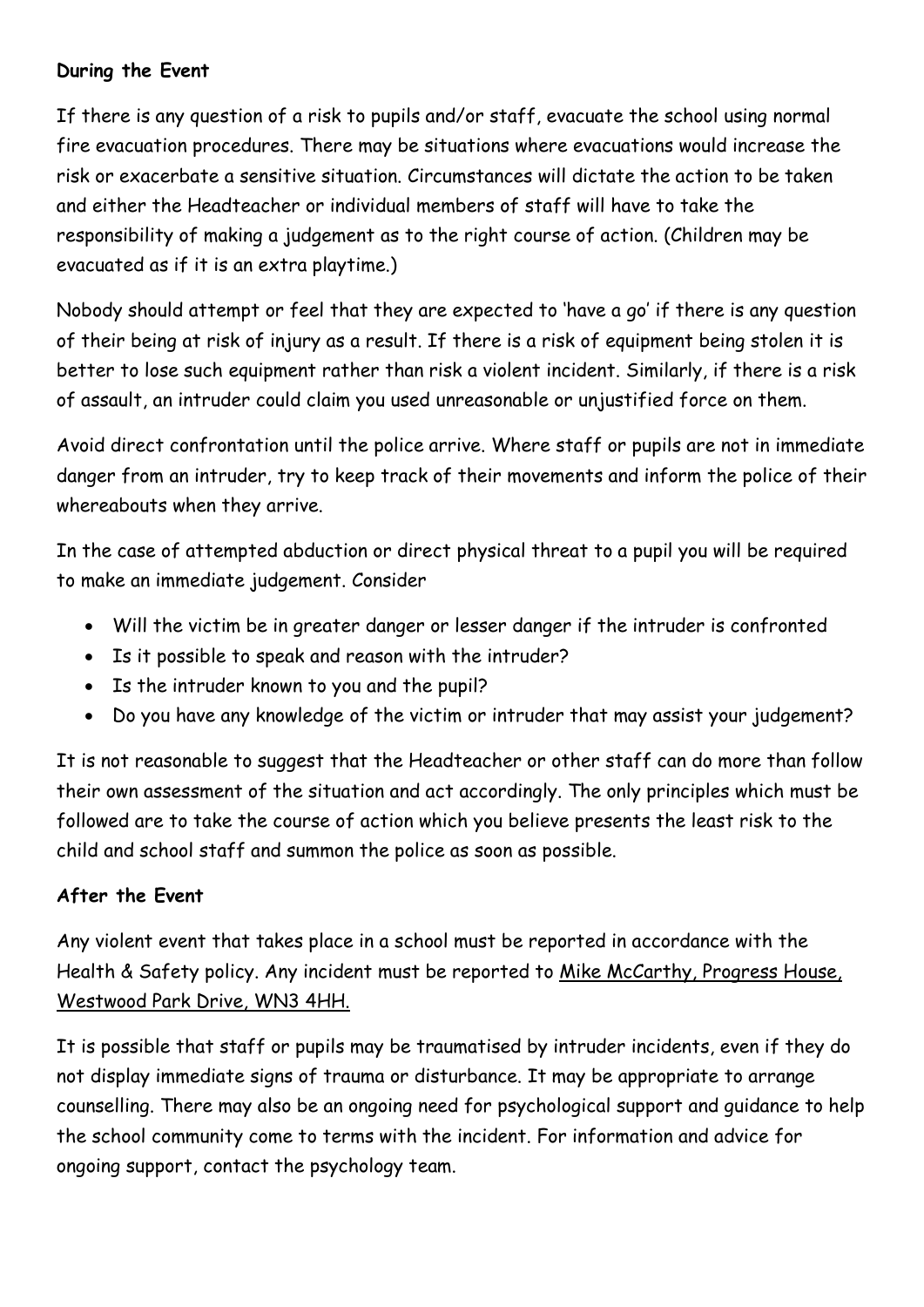If the intruder has left the premises and may pose a threat to other schools, contact should be made with local schools via e mail.

It may be appropriate for the Headteacher to brief officers from the Children's Services Directorate about the incident, particularly if there is media interest. No other member of staff should do this.

### **Trespass, Nuisance or Disturbance on School Premises**

Although trespass is not a criminal offence, a Headteacher may order any unwelcome or unauthorised visitors off the school premises. The right is extended by Section 547 of the Education Act 1996. Section 547 makes it a criminal offence if a person who is present on educational premises without lawful authority, causes or permits nuisance or disturbance to the annoyance of persons who lawfully uses those premises. It applies whether or not the lawful users are present at the time and to all school buildings, playgrounds, playing fields and other areas for outdoor recreation.

The penalty for a person convicted of the offence is a fine of up to £500.

# **Exercise of Section 547 & Police Involvement**

The Headteacher can ask any unauthorised persons to leave, but only a Police Officer can remove a person from the school premises provided they have reasonable cause to suspect that the person is committing or has committed an offence under Section 547. On no account should staff attempt to remove physically from the premises a person who may be committing an offence. If a person does not comply with an instruction to leave the premises, or if in the view of the authorised person and instruction or confrontation might inflame the situation and put them or others at risk then police assistance should be summoned by dialling 999.

Problems not requiring an immediate response should be dealt with by contacting the local police station on 0161 856 7329. If there is prior knowledge of the likelihood of trouble on educational premises, the police should be contacted in advance using the above telephone number. If there is any question of immediate risk to staff, pupils or other damage to property, a 999 call should be made.

## **Less Serious Cases**

In less serious cases of nuisance or disturbance (eg. Persons allowing dogs to foul playing fields, parents persistently smoking on school premises, etc), the following steps should be taken by the authorised members of staff.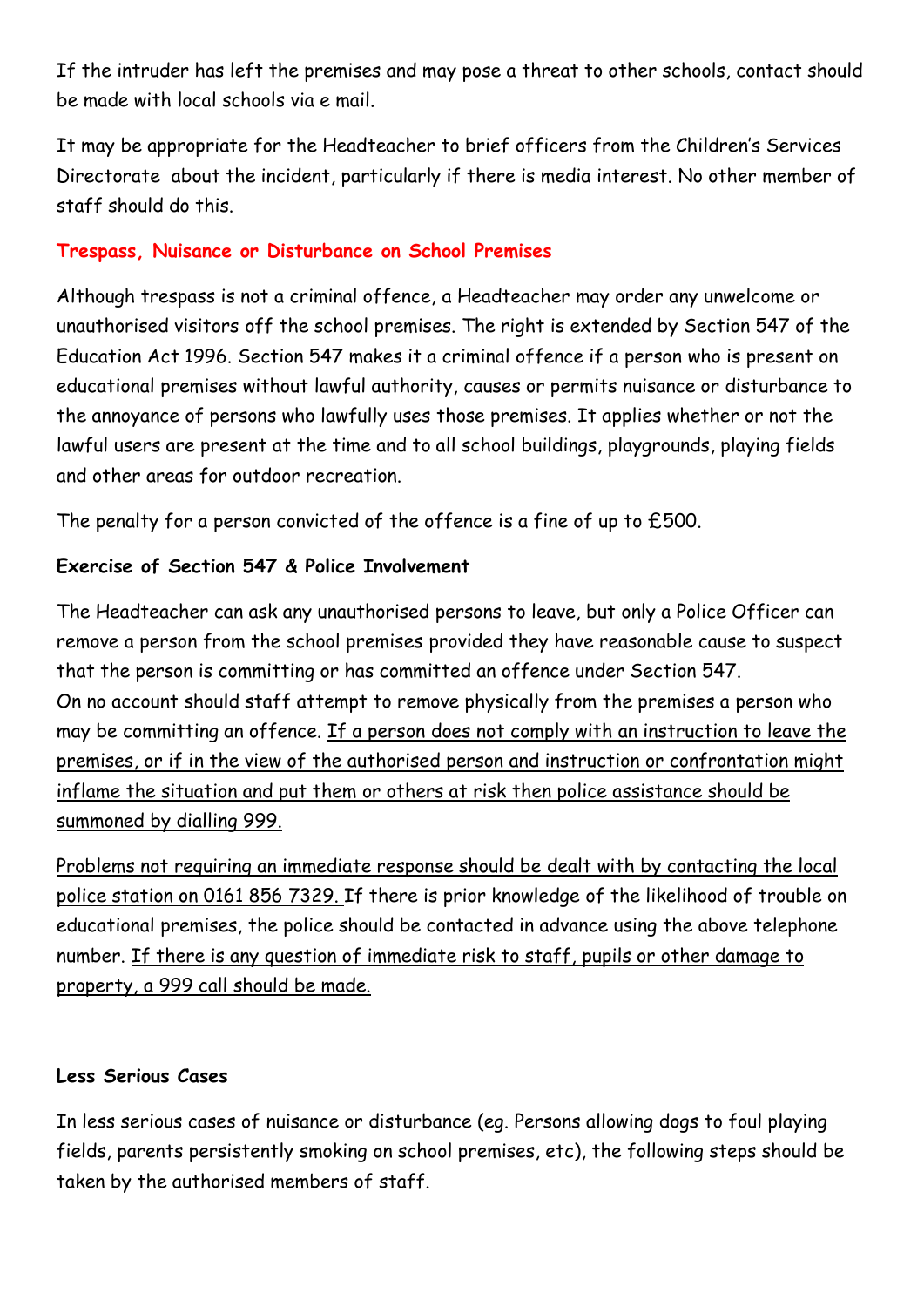- Warn the person concerned of the sanctions that Section 547 provides. Ask the person to refrain from committing an offence and/or ask them to leave the premises. Ask them for their name and address.
- In cases of persistent offences or if the offender takes no notice of a warning given as above, inform the offender that he/she may be prosecuted, ask for offenders name and address, make a written report of the incident immediately after and in as much detail as possible, including any remarks made by the offender. Take a separate statement from any witnesses to the incident.

## **Offensive Weapons Act 1996**

Section 139A of the Offensive Weapons Act came into force on 1<sup>st</sup> September 1996. This makes it offence to carry an article with a blade or point, or an offensive weapon, on school premises. Conviction can result in a fine, imprisonment or both.

If someone is carrying such an item for good reason or with lawful authority such use is permissible and in the unlikely event of them being charged in such circumstances, they have a defence.

- Use at work
- Educational purposes
- Religious reasons
- As part of a nation costume

Section 139A also provides a police officer with the power to enter school premises and search for articles if there are reasonable grounds for suspecting those articles to be present.

## **Keeping Staff Safe**

## **Be Aware of Your Own Behaviour**

Violent confrontation may occur as a result of inappropriate behaviour by school staff. Whilst there is no excuse for violence all staff should ensure that their own behaviour is assertive but controlled and reasonable.

## **Be Prepared**

Staff may know in advance that a meeting is likely to be difficult and that certain parents are prone to over-react, or that they will strongly disagree with a school action or decision. If staff think that these circumstances may apply, they must seek the advice of either the Headteacher or Senior Leader and ensure that a colleague is present throughout any such meeting.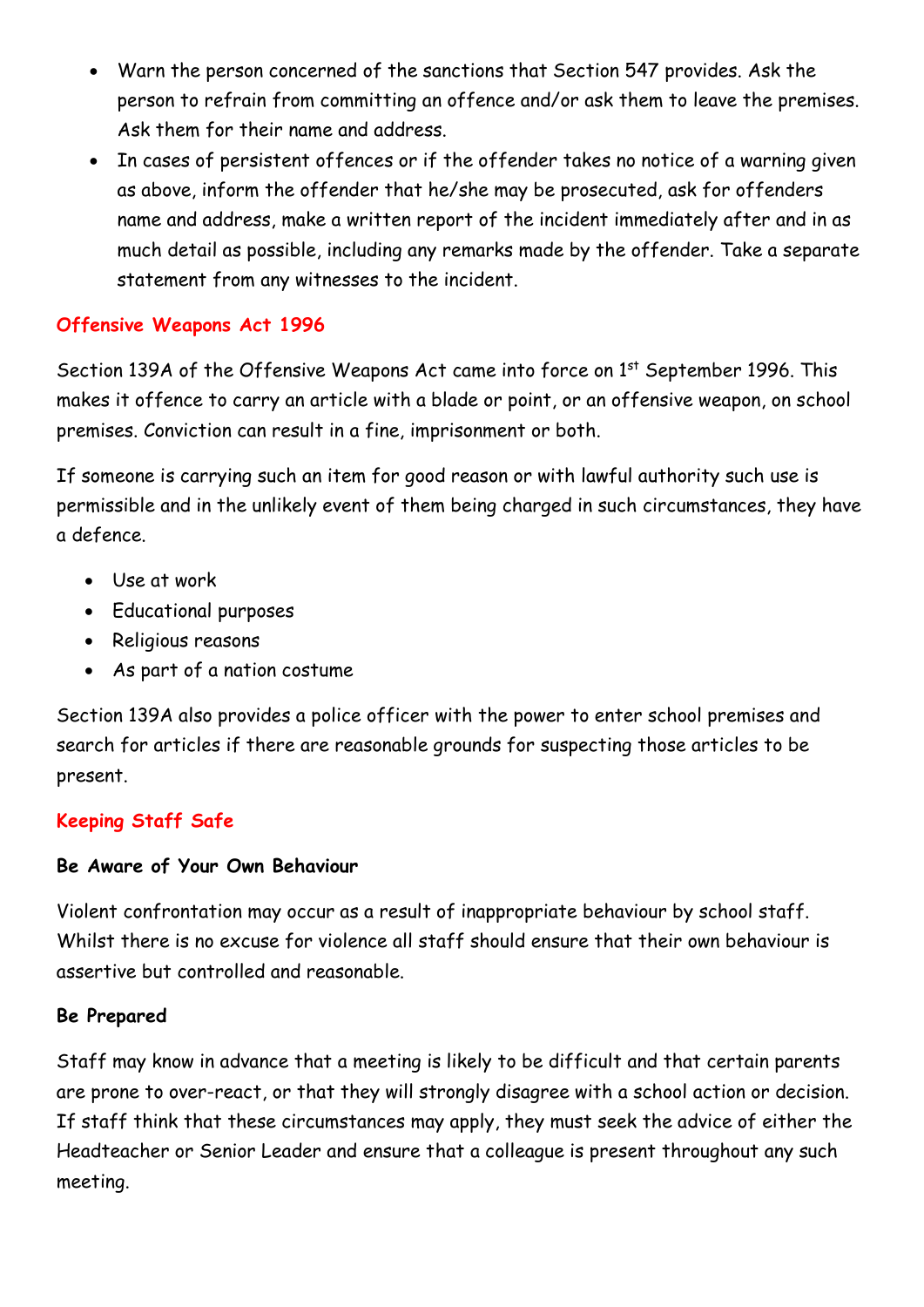### **Drink, Drugs and Stress**

If it is apparent that someone you are meeting has been drinking, or if there is suspicion that they may be under the influence of drugs, all staff should be very cautious. If it is possible to withdraw from the situation to enlist assistance then do so. People suffering from stress or over tiredness may also be more prone to commit acts of violence.

#### **Be Aware of Your Surroundings**

Ensure you are aware of the following

- If in an office or classroom, how could you get help if it was needed?
- Do you have an escape route?
- Always position yourself between the person you are meeting and the door
- Do not turn your back, and if leaving the room do so backwards
- If possible remain behind a barrier such as a desk
- Is there another member of staff within earshot?
- Avoid potentially dangerous locations such as top of stairs, restricted spaces and areas where there is equipment which could be used as a weapon

#### **Try to Remain Calm**

In a confrontational situation, try to persuade the aggressor to back down or compromise and always

- Keep calm, speaking gently, slowly and clearly
- Do not argue or show aggression in response to aggression
- Do not invade personal space by standing too close
- Avoid wagging your finger or folding your arms
- Never place your hand on an aggressive person
- Be aware of the person's movements and body actions which might signal that it is time to withdraw from the situation/seek help

#### **Staff Working Alone**

If a member of staff is working outside school hours or is working alone they should

- Consider whether it is really necessary to work alone
- Ensure that the building is secure and that no other person can enter without their knowledge
- Notify someone of their whereabouts and agree with them a system of checking on their safety at regular intervals
- Consider how they would summon help and who they would contact
- Consider the use of personal alarms and mobile telephones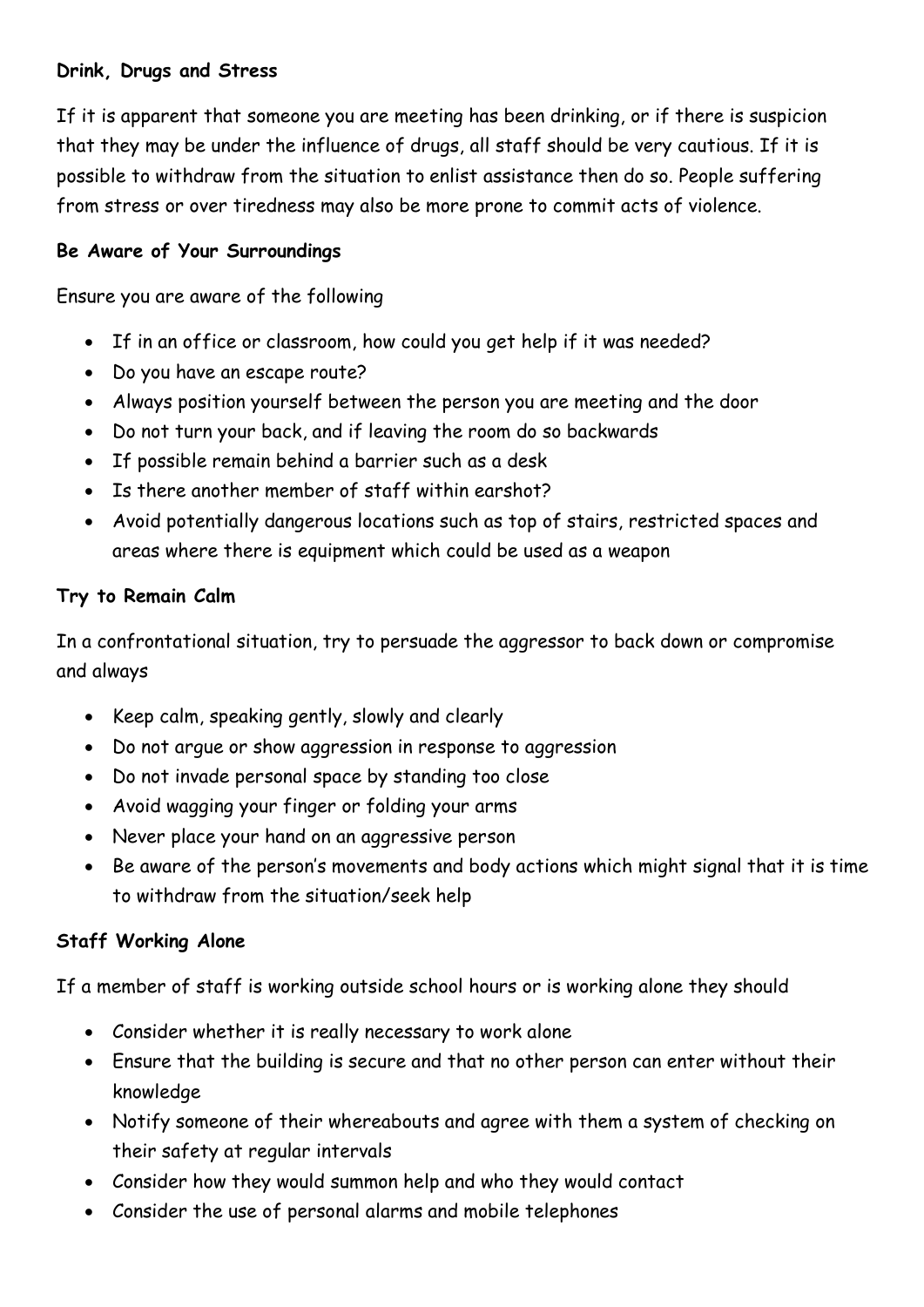# **Fight or Flight?**

If the options in a violent situation are to fight or move away, then move away. Exceptions might be where there is a direct threat to a pupil or pupils, or the violence if offered by a pupil who may injure themselves. Although each situation will be unique and will require unique judgement, staff should discuss possible reactions to such situations.

### **Assaults on School Staff**

Staff should bear in mind the following key points

- Violence does not only include physical assault but also distressing or intimidating verbal aggressions. Incidents arising from racial, sexual or religious harassment are included. Intimidating behaviour can also include malicious damage to property, rude gestures and innuendos.
- All violent incidents, including threat and abuse from whatever source (eg. Intruders, parents, other employees, pupils, etc) must be recorded and reported to Wigan
- People will have differing reactions to violence, threats and abuse and differing perceptions of what constitutes such behaviour. All staff should bear in mind that what might seem trivial to one person may cause another substantial distress
- Report any violent incident to the Headteacher as soon as possible however minor it might seem
- Staff present at a violent incident should act to prevent further violence but must be mindful of the potential risk to themselves. If possible, try to remove the assailant from the scene or move the assaulted person to a safe place.
- The Headteacher should interview the victim and any witnesses as soon as possible and obtain written statements. If the police have been involved, no investigation or interviews should be undertaken prior to their arrival
- Requests by the employee for legal advice should be referred to the Legal Team immediately
- If an employee is injured they should obtain a medical statement about their injuries
- Any serious assault should normally be reported to the police but Headteachers should be mindful of the wishes of the employee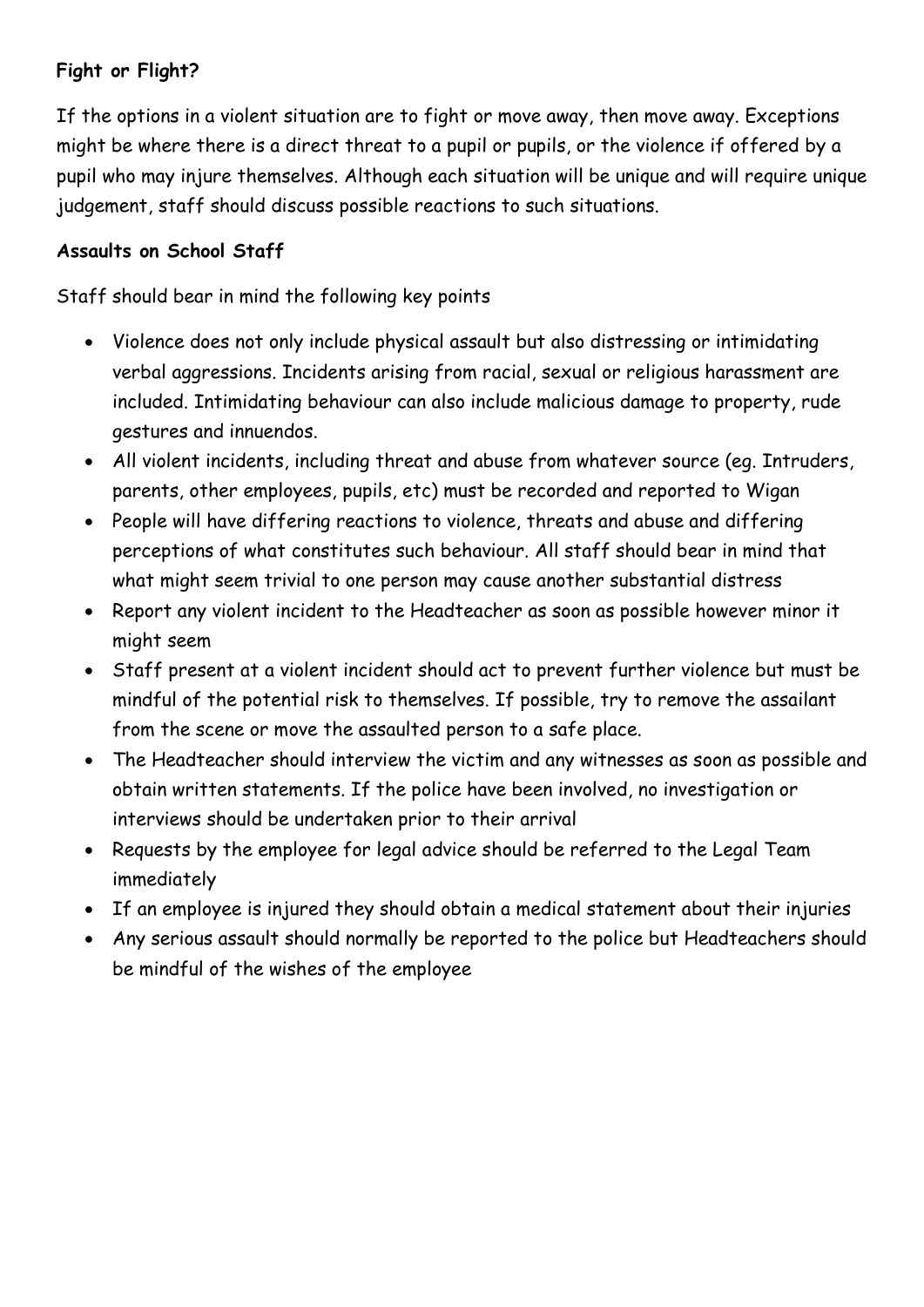#### Premises Emergencies & Adverse Weather Conditions

Premises emergencies may come under a number of areas

- 1. Fire
- 2. Damage to buildings
- 3. Loss of power and/or heating
- 4. Loss of water and/or drainage
- 5. Computer failure
- 6. Adverse weather conditions

All decisions to close the school premises must be made by a member of the SLT and for whatever reason should be notified to the LA for initial approval. Wherever possible information relating to the closure should be recorded on the school's answer phone system, a message via Dojo will be sent out, information will also be placed on the school website and on Facebook. Remember to change the message when necessary.

The aim of this plan is to minimise delay in returning to normal thus enabling the school to continue to deliver the service it provides with as little disruption as possible.

The first response following a crisis might be to draw a quorum of SLT together to decide on immediate courses of action necessary to ensure the safety of staff and pupils where appropriate, and property including buildings and office equipment which might be salvageable. Where the crisis involves damage to property, the Schools' Insurance Company must be informed immediately and certainly prior to any attempt to salvage the situation begins.

Additional duties and responsibilities may need to be undertaken by some members of staff in times of crisis in order that a return to normal state of working may be expedited for the school as a whole. The school must accept that in order to continue to work as a team, it may be necessary to work in an environment that is unfamiliar and possibly inconvenient from a communications point of view as there are few sites nearby which accommodate all staff and pupils. The length of time in achieving this will be determined by the extent of the damage to the building.

It is an advantage for the purpose of this plan to have some current knowledge on the availability of other suitable accommodation or at least the details of a number of estate agents so that alternative accommodation can be quickly arranged.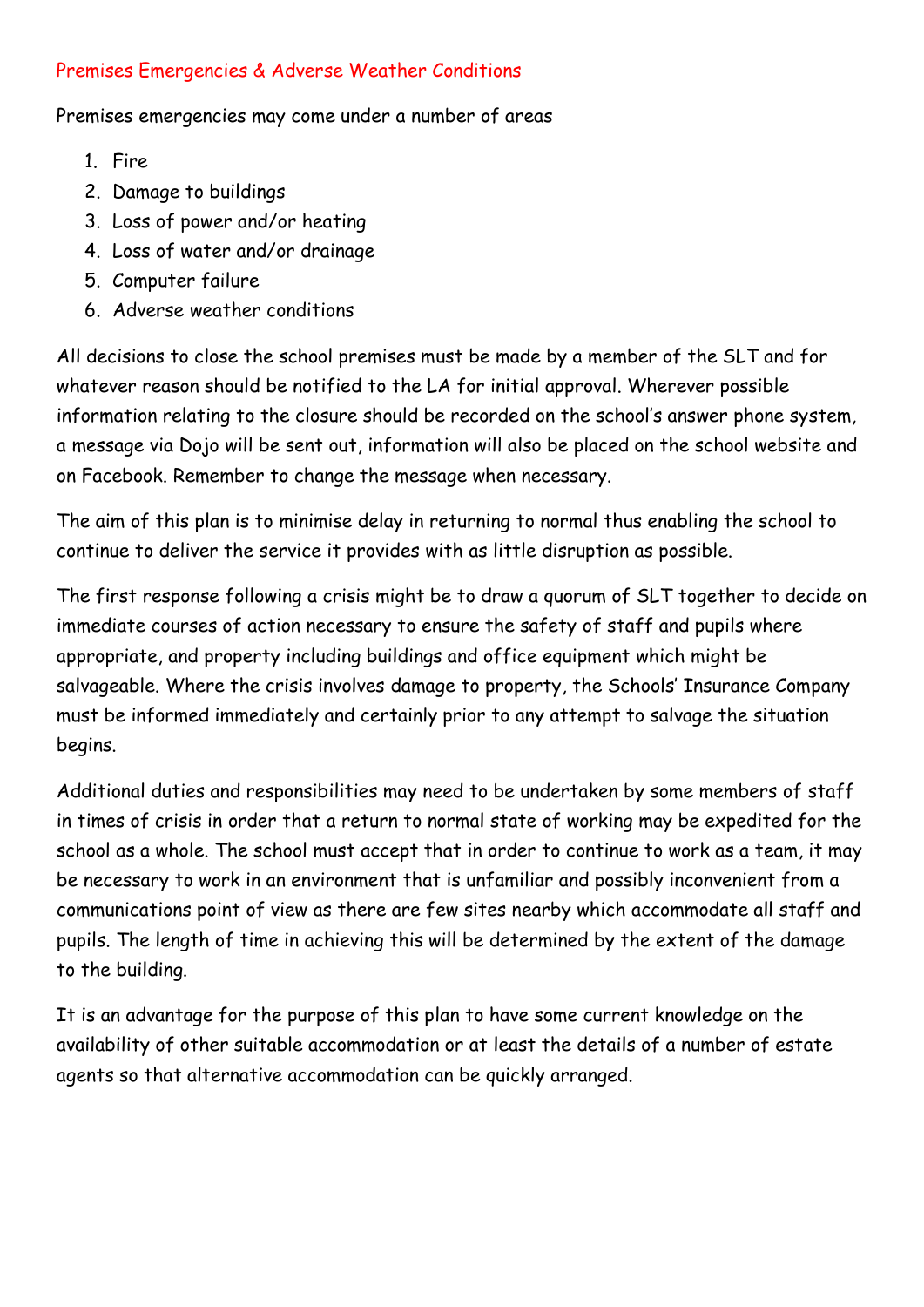Action Check List:

- 1. Establish Extent of Damage:
	- Accommodation
	- Documentation
	- ICT
	- Staff injuries
- 2. Accommodation:
	- Not ascertainable but beyond day 1
	- Likely to be less than 5 days
	- More than 5 days but not total
	- Total loss
- 3. Fireproof Filing Cabinets/ICT Back Up
	- List of locations
	- List of contents
	- Recovery procedures –

Computers (ultimately to match current inventory)

 Internet access Printers (ultimately to match current inventory) Photocopier Paper, envelopes, exercise books Desks and chairs Filing cupboards

## Evacuation

The SBM will collect the registers from the front of school. Staff should then collect these and return them to the SBM once the register has been taken. Any pupils unaccounted for must be reported to the Headteacher or Deputy Headteacher. All visitors in school must be accounted for by the SBM.

The class teacher is responsible for:

- Assisting the orderly evacuation of pupils
- Collecting register from the SBM
- Accounting for pupils by taking the register
- Reporting any pupil who is unaccounted for to a member of SLT
- Returning register to the SBM
- Maintaining good order of pupils at the assembly points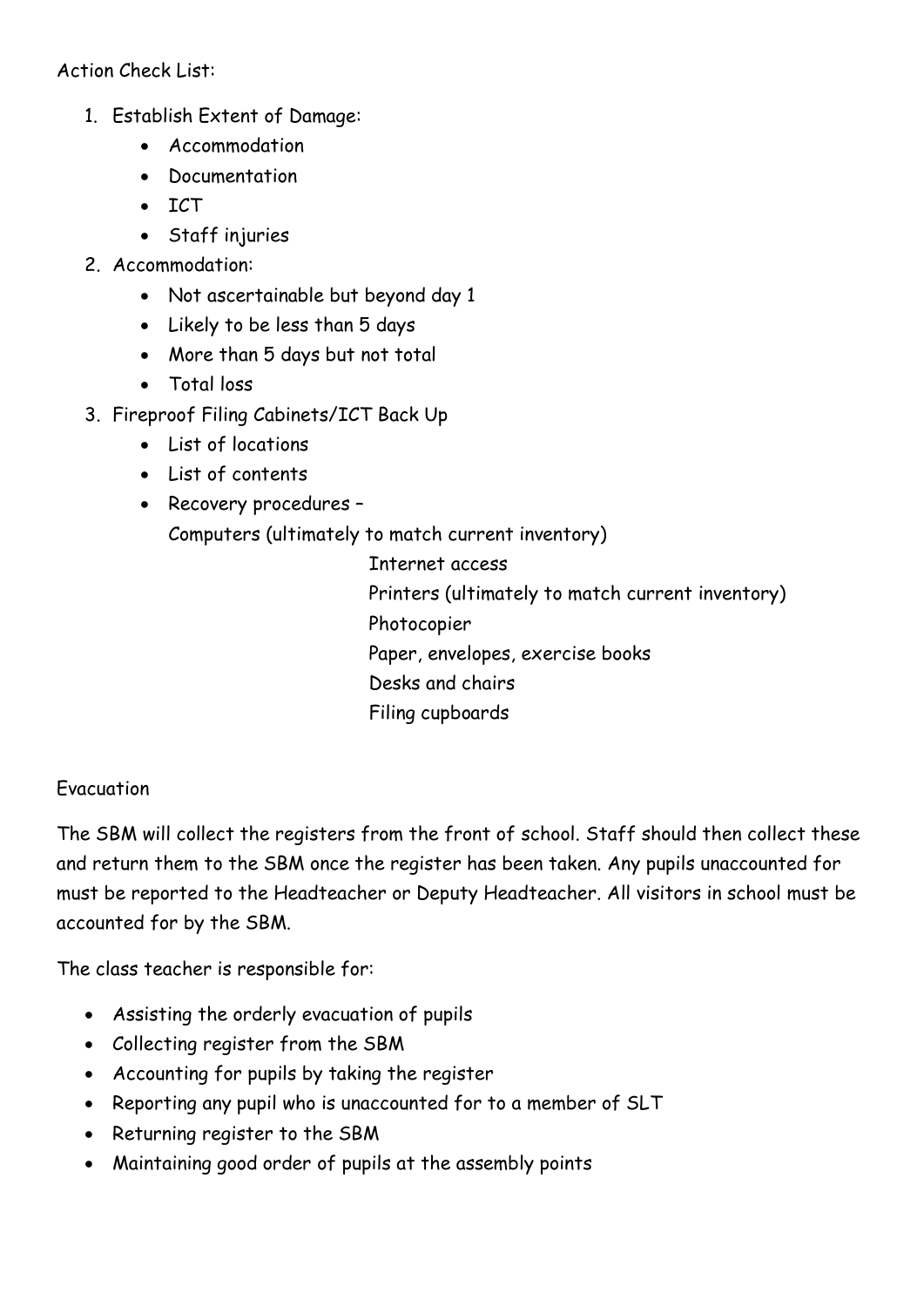## **Loss of Power and/or Heating**

The effects of loss of power to the school will depend much on the time of year. The summer months should not provide too much of a problem but the lack of electricity/gas during the winter months could mean the school becomes too dark and cold for staff or pupils to work properly. In addition, loss of power will inevitably disrupt the ability to prepare meals where the school has a production kitchen.

- All senior staff must be aware of and have access to, the location of the main gas supply cut-off and the whereabouts of the main electrical switch box
- It is the Headteacher's (or Deputy Headteacher in her absence) responsibility to make the decision about whether the pupils need to be sent home. The SBM will then contact the parents/carers
- The Headteacher/SBM should make every effort to report the loss of power to the electricity board or NPS as appropriate
- Early communication as soon as possible for the catering provider

## **Loss of Water and/or Drainage**

The loss of water to school premises can pose serious Health & Safety problems including the inability to flush toilets and wash hands for both pupils and staff, as well as the lack of water for any food preparation activities.

- All senior staff must be aware of, and have access to, the mains water cut off tap.
- The Headteacher and/or SBM/Sitemanager should firstly try to establish the reason for lack of water or drainage eg. Check for burst water pipes, overflowimg drains
- If a water leak is established United Utilities should be contacted immediately
- The Headteacher is responsible for making any necessary decision about vacation the school premises and whether that action is necessary

## **Adverse Weather Conditions**

## **The Position of Staff**

In adverse weather conditions staff are expected to make all reasonable efforts to get to school, even if their arrival is delayed.

Even if the school is wholly or partly closed to pupils, staff are expected to report to work and undertake appropriate preparation or other duties as directed by the Headteacher. SLT will make any decisions regarding closure.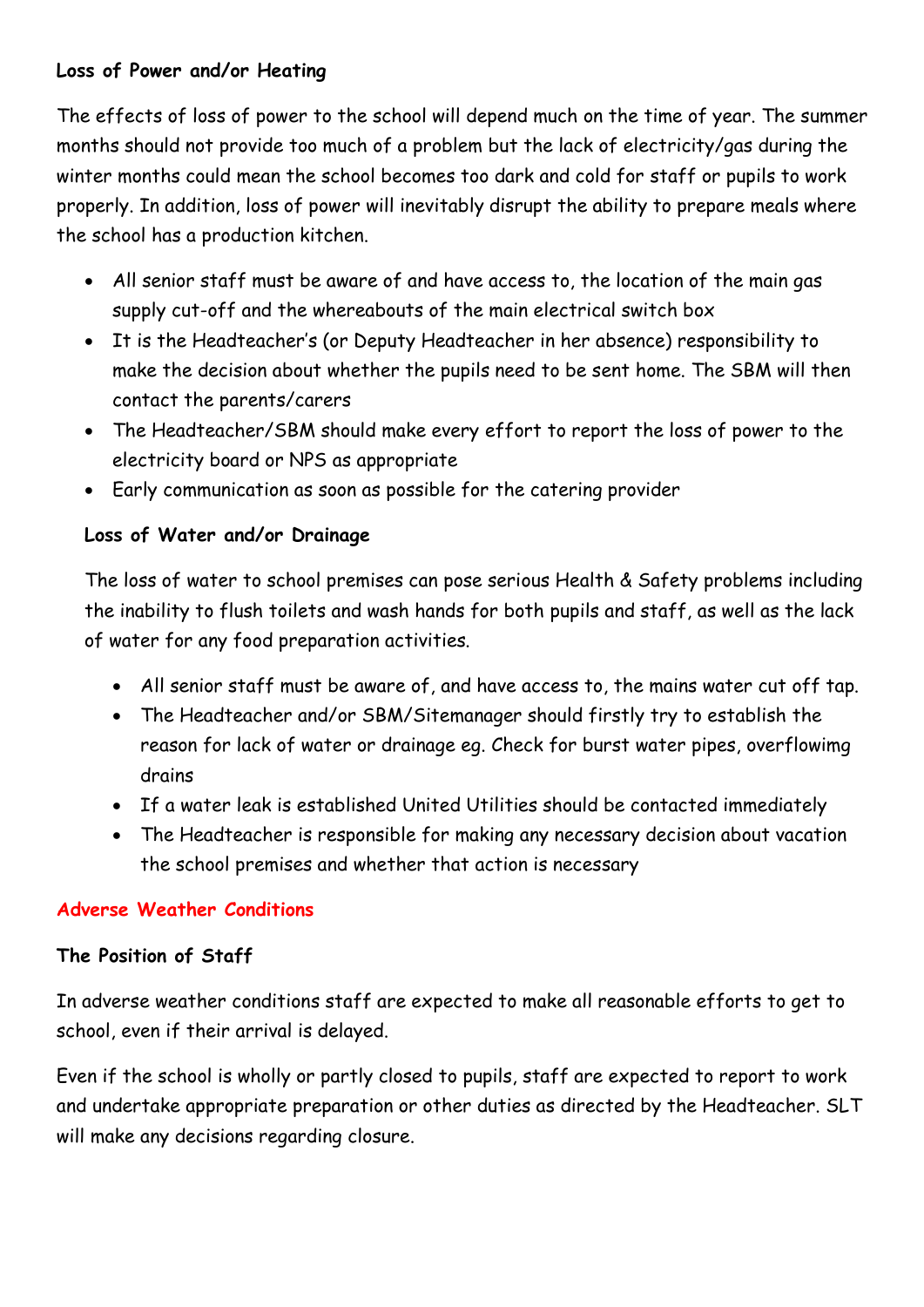## **Death of Pupil or Staff Member**

- The LA, the Health & Safety Team should be informed of the incident as soon as possible. Assistance for the school can then be given
- It is the responsibility of the police to advise the parents, or next of kin of the staff member, of the tragedy
- SLT should ensure that all staff members (this must include those who may be off sick and regular supply/volunteers) and governors are made aware as quickly as possible of the situation
- The LA press office should be informed. They will be able to assist in devising an initial press statement
- All staff should be asked to respect the need for all communications with local community, parents, media etc to be only done through SLT
- The SLT should make sure that the Educational Psychologist is informed
- The SLT should make arrangements to close the school if necessary (although as far as possible, normal practice should continue) and ensure that the Health & Safety Team are notified
- The SLT should make arrangements to write a letter home to parents as soon as possible giving as much information as is felt appropriate

# **Tragedy During a School Trip**

- The LA, via the Health & Safety Team should be informed of the incident as soon as possible. Assistance for the school can then be given
- The Headteacher should ensure that at least one telephone line is available for use only by the LA staff and to ensure other emergency contact with the school. A mobile can be used for this purpose
- The leader of the trip should ensure that a senior member of the SLT is informed of the tragedy and the SLT will make the necessary arrangements to inform the LA and other parents. Parents should only be informed once the police have given the authority to do so
- A member of the SLT should, if at all possible, travel to join the trip participants. It may be necessary to take other members of staff or governors depending on the number of pupils on the trip to support both staff members and pupils
- The leader of the trip, or nominated person, should ensure that they are able to keep telephone communication open with senior members of the SLT at all times
- The police will advise the relevant parents, or next of kin of staff member, of the tragedy. Once this has happened the police will give authority for the school to inform others
- The SLT should ensure that all staff members and governors are made aware as quickly as possible of the situation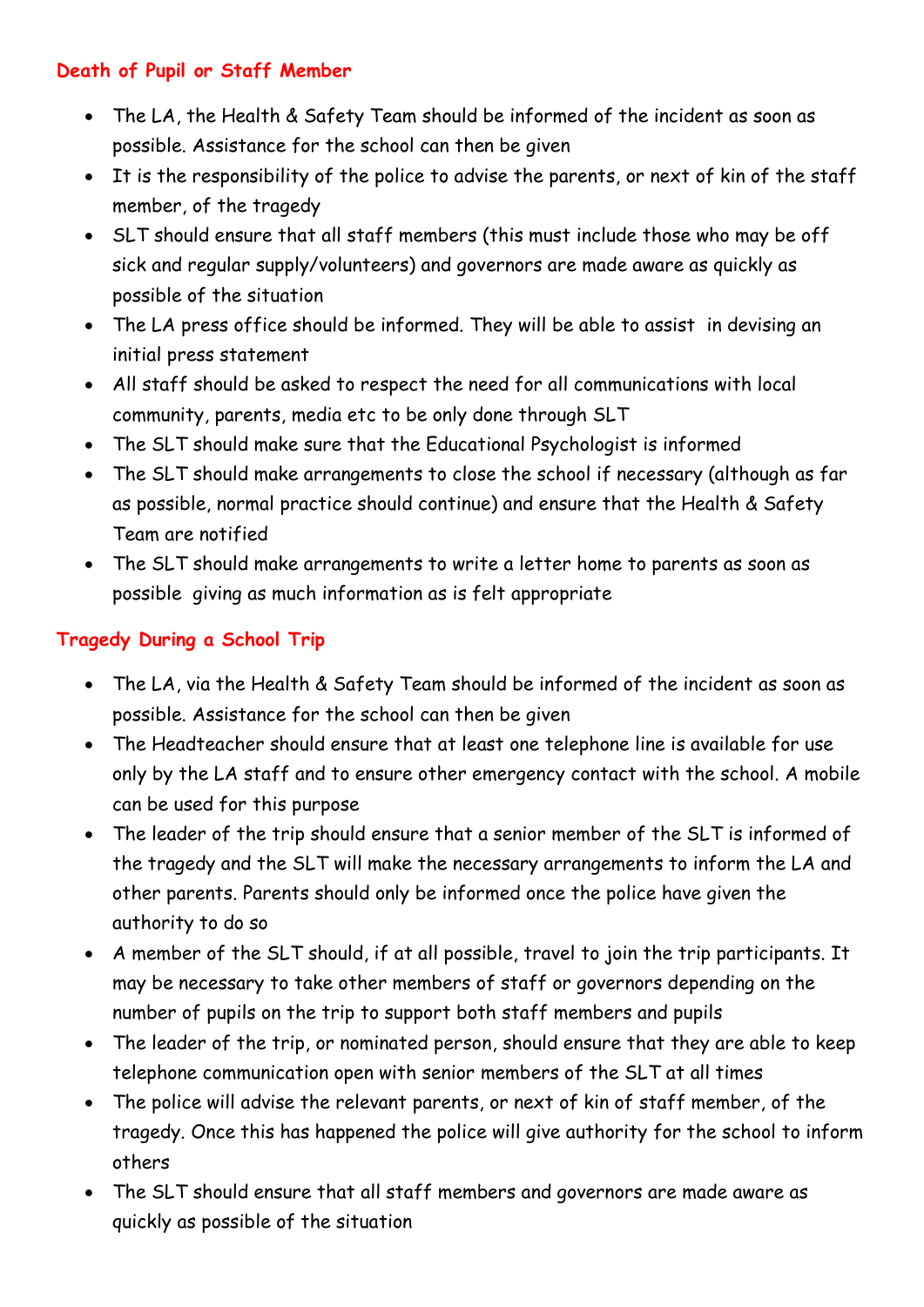- All staff should be asked to respect the need for all communications with local community, parents, media etc to be only done through SLT
- The SLT should make sure that the Educational Psychologist is informed
- The SLT should make arrangements to close the school if necessary (although as far as possible, normal practice should continue) and ensure that the Health & Safety Team are notified
- The SLT should make arrangements to write a letter home to parents as soon as possible giving as much information as is felt appropriate

## **Infectious Diseases in Schools**

Cases of infectious diseases may occur from time to time in schools or nurseries. Their importance depends on several factors

- The severity of the disease
- The number of children affected
- The mode of transmission
- The amount of fear they generate
- Whether any specific action is necessary to stop further cases (eg. immunisation, improving food handling practices, etc)

#### **How do we know there might be an outbreak?**

There are several ways in which schools and nurseries may become aware that they may have a case of infectious disease

- Children may be ill
- There may be sudden increase in the number of absentees
- Parents may advise the nursery or school that their children are suffering from an infectious disease

## **What should the Headteacher do?**

If a member of staff thinks that there may be a case he or she should refer to the document in the office on Infectious Diseases. If this does not answer the particular query the then contact Mike McCarthy for further advice. In addition the school could also discuss the matter with the school nurse. It is helpful for the initial assessment of the situation if a member of staff can find out:

- How many children are ill
- How the illness is presented
- When did each child fall ill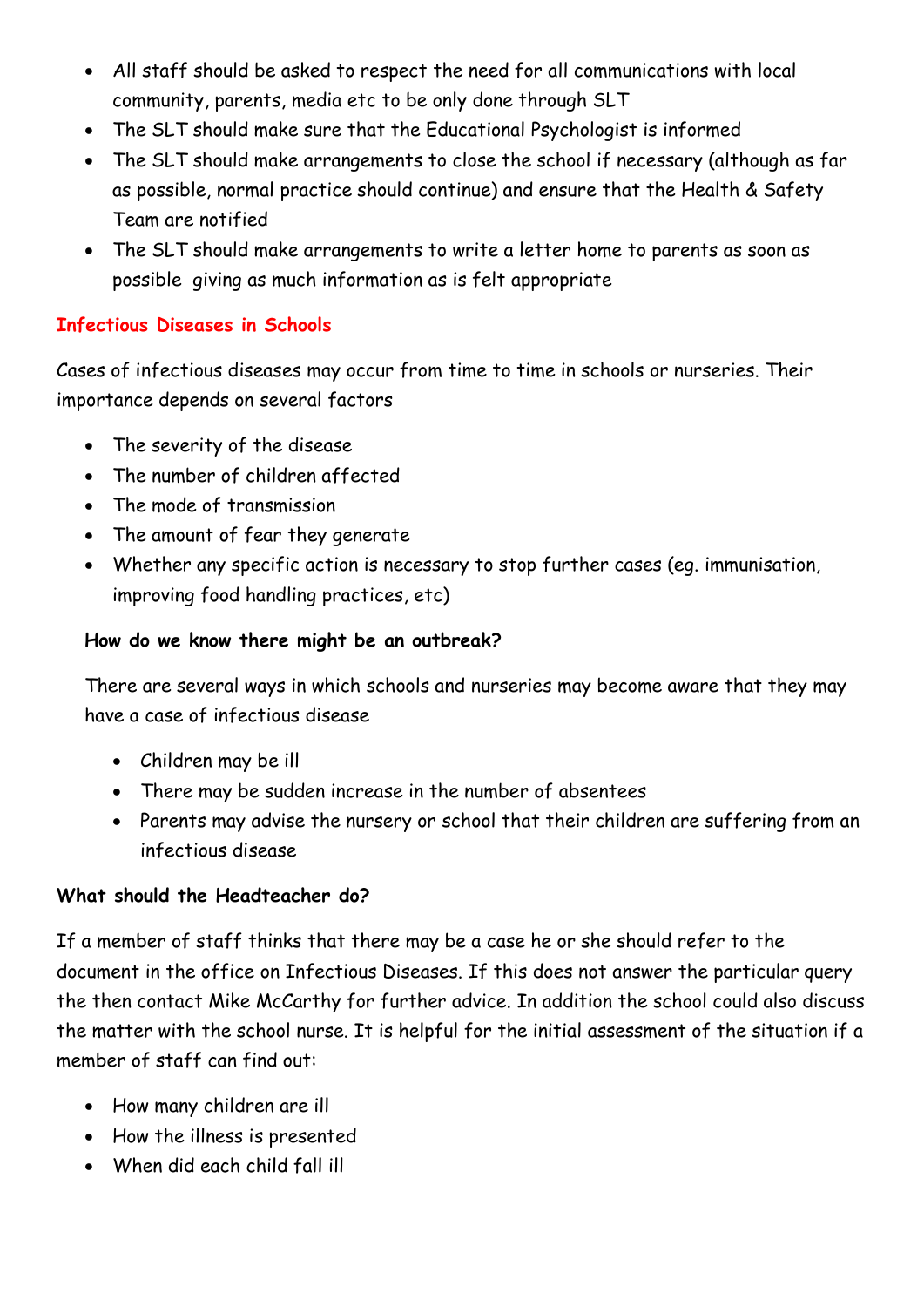If there is an outbreak (ie; more than 3 cases of the same illness), the school should contact the Health & Safety Team to discuss management issues (eg. Personnel, admission, exclusion, catering, cleaning)

## **Role of the Environmental Health**

If an outbreak of food poisoning is suspected, the District Council Environmental Health Department will be asked to investigate. Environmental Health may also assist in the assessment and control of outbreaks of diarrhoea and/or vomiting not thought to be due to poisoning (eg. Dysentery)

#### **Other Action**

For certain infectious diseases (eg. Some cases of meningitis) it may be necessary for letters to be sent home with all the children in a class or in the school. Arrangements for this will be made through the Headteacher/SBM

#### **Cleaning in Outbreaks**

Providing there are proper cleaning schedules in place, additional routine cleaning is not generally required in outbreaks. If the environmental Health Department consider there is a need for extra cleaning this will be discussed. This might particularly be the case if children or staff have had severe diarrhoea or vomiting on the premises.

## **Care of Play Equipment**

The following are suggested guidelines in relation to play equipment in the school area.

#### **Soft Toys**

- Soft toys have been implicated in incidents of cross infection and therefore use of toys should be discouraged
- Soft toys should not be for display purposes as they can harbour dust and be a source of infection
- If soft toys are in use they should be washed on a regular basis, this should be done by using at least a 40 degree cycle with a recommended soap powder, and drying thoroughly afterwards

## **Plastic/Wooden toys**

- Wooden toys have been implicated in incidents of cross infection and therefore wooden toys should be discouraged
- Toys should be inspected on a daily basis for cleanliness
- Clean with hot soapy water and dry thoroughly
- Discard if broken or damaged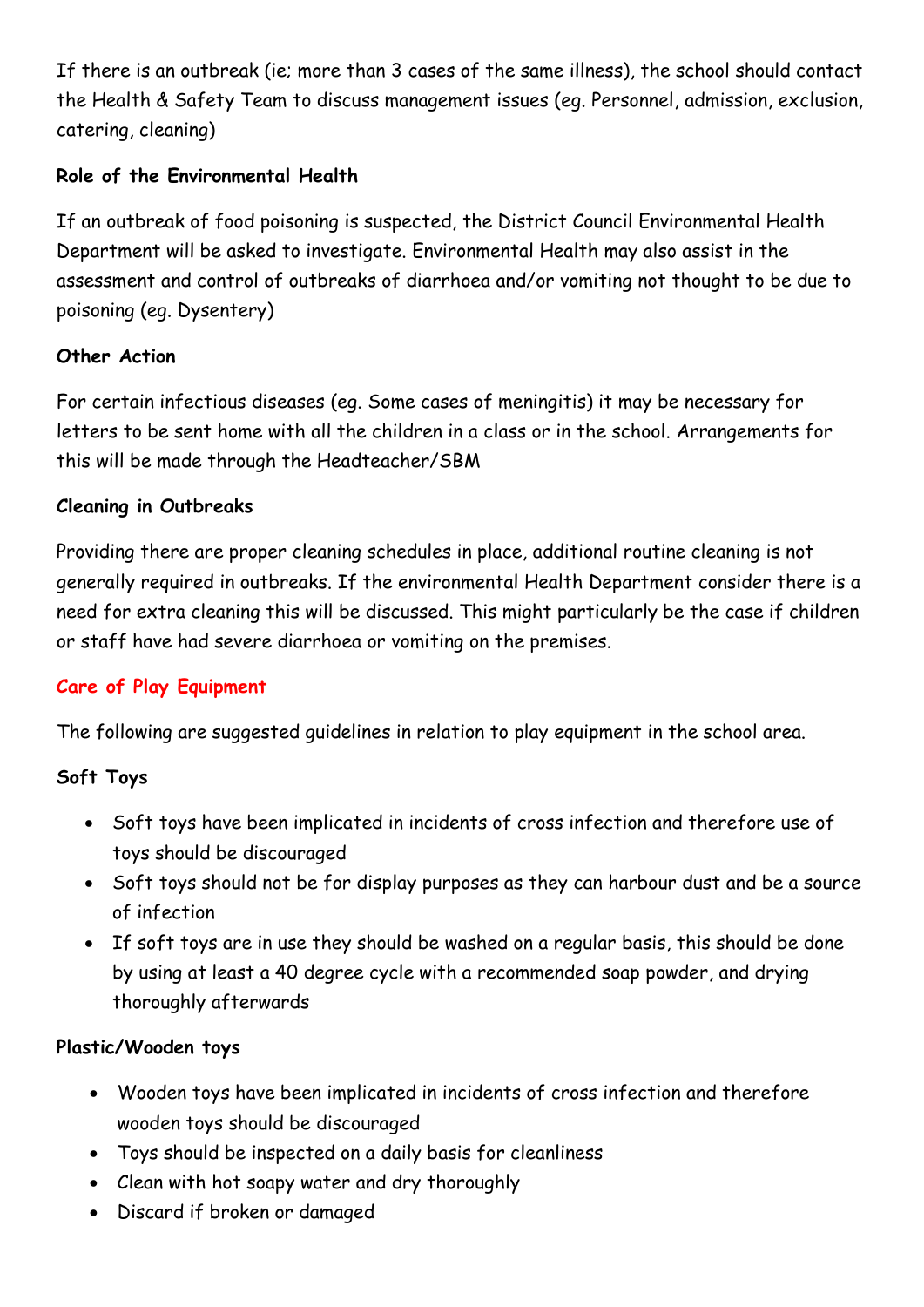### **Electrical/Mechanical Toys**

• Must be surfaced wiped with a damp cloth that has been rinsed with hot water and detergent. For safety purposes, make sure that the electric source is switched off before cleaning

## **Books**

- Inspect weekly and wipe surfaces. Books must be inspected for signs of dampness or mildew and discarded if necessary
- Books that are soiled must be discarded. If they become contaminated with blood or bodily fluids they must be discarded

## **Toy Boxes**

• Empty and clean regularly with hot water and detergent

Infectious diseases are common among children and schools often present ideal situations for disease to spread. Many diseases are so trivial that excluding a child from education cannot be justified. For some other infections, the organisms that cause disease are commonly found among apparently healthy people and this will influence the advice on whether it is appropriate to exclude children.

## **Exclusions from School**

There are some general rules about excluding from school

- Children who are not well should not be at school if they are not infectious
- Children with diarrhoea should not be in school unless the diarrhoea is known to be non-infectious (Coeliac Disease). This rule applies to staff, including catering staff. In individual cases, children must not return to school until 24/48 after their last bout of sickness/diarrhoea
- Some children may have other illnesses which affect their immunity (Leukaemia, HIV). The parents of these children should be warned if there are known to be cases of infectious diseases in school, especially if children are off school with chickenpox, shingles or measles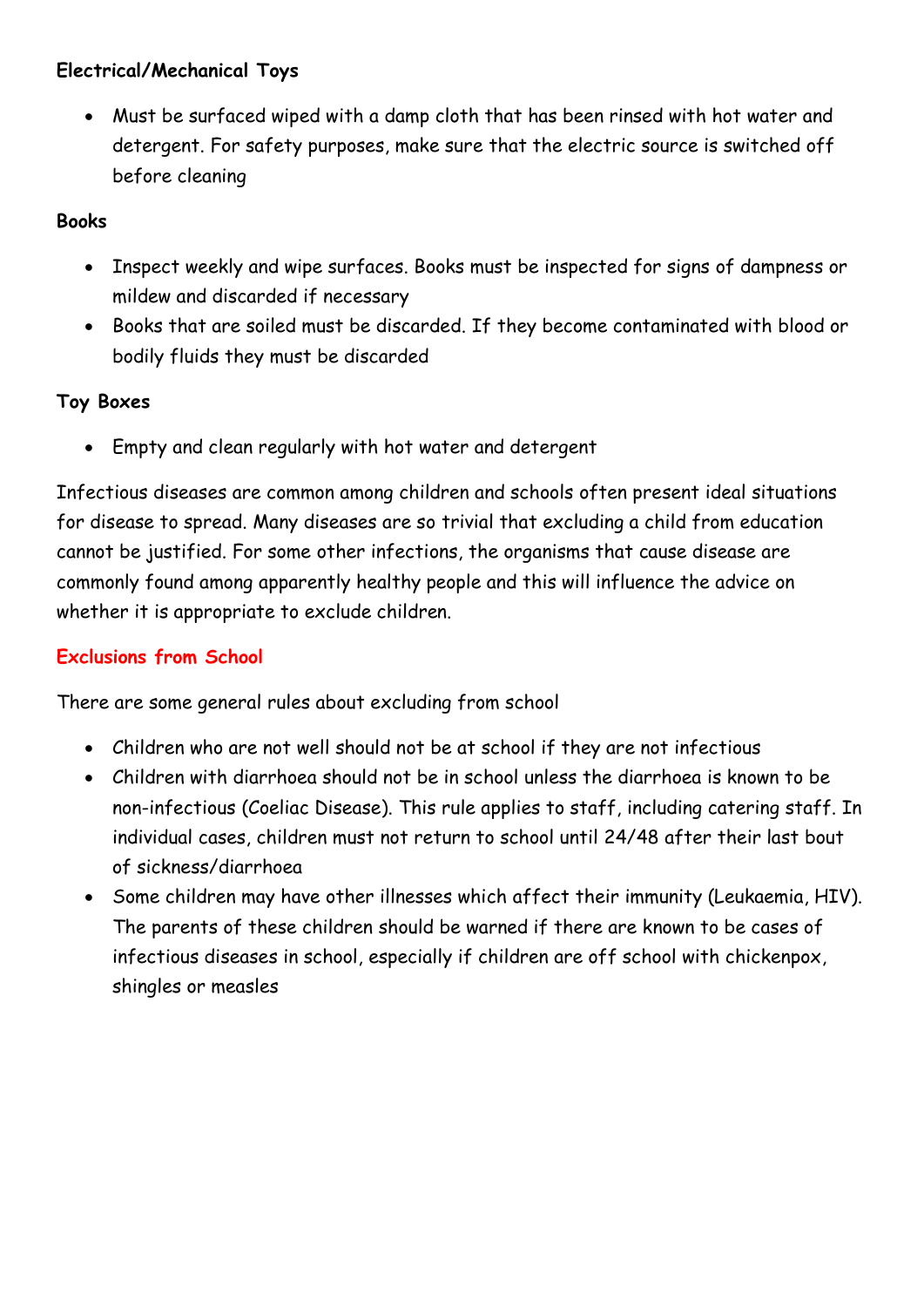

#### **Appendix 1 - Lockdown/Evacuation**

As part of our Health & Safety procedures school has a procedure for Lockdown/Evacuation.

On very rare occasions it may be necessary to seal off the school so that it is not able to be entered from the outside. This will ensure that pupils, staff and visitors are safe in situations where there is a hazard in the school grounds or outside the school in the near vicinity.

A lockdown is implemented when there is serious risk to the premises due to; bomb scare, nearby chemical spillage, proximity of dangerous dogs, serious weather conditions or attempted access by unauthorised persons.

#### **NaCTSO (National Counter Terrorism Security Office)**

In January 2016 NaCTSO provided the following advice to leaders of schools and other Educational Establishments for Reviewing Protective Security.

#### **Bomb Threats: Procedures for handling bomb threats**

Most bomb threats either to do with school or the surrounding area are made over the phone and the overwhelming majority are hoaxes, made with the intent of causing alarm and disruption. Any hoax is a crime and no matter how ridiculous or unconvincing must be reported to the police.

Be alert, but not alarmed!

On receipt of a bomb threat – dial 999 and police will respond. You should always consider their advice before a decision is taken to close or evacuate.

# **NOTIFICATION OF LOCKDOWN**

- **Staff will be notified that lockdown procedures are about to take place on hearing the sound of one long blast on the whistle. In addition -**
- **Staff will also be notified by the statement "Attention Lock Down" being called out.**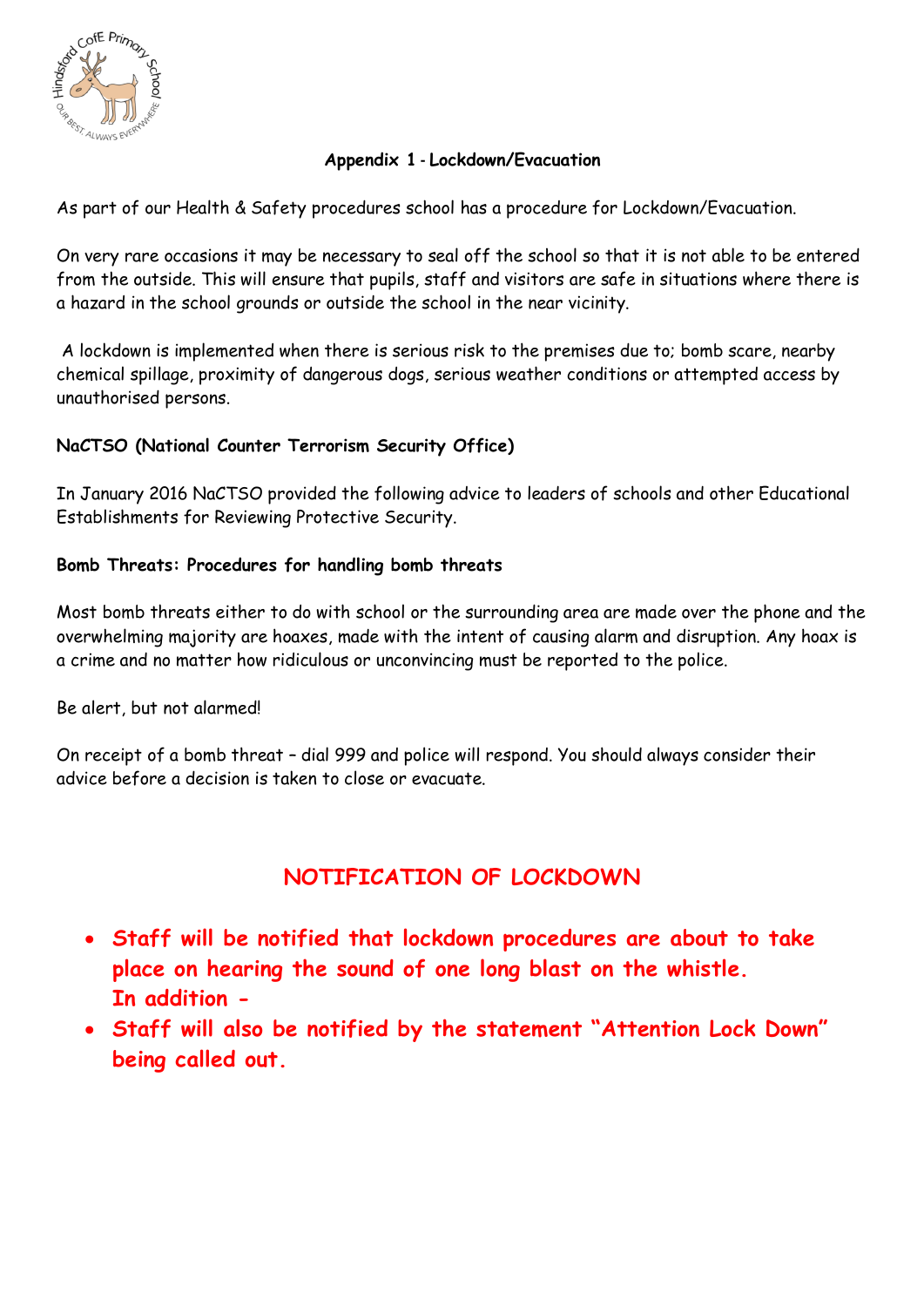**C**lose all the windows and doors, shut all the blinds

**L**ock all doors by turning the white catch on inside of the external door

**O**ut of sight and minimise movement (children to go under the tables)

**S**tay silent and avoid drawing attention

# **E**ndure, be aware that you may be in lockdown for some time

- 1. The above signals will activate a process of children being ushered into the school building as quickly as possible and the locking of the school's classrooms, offices, connecting doors/shutters where it is possible to remain safe.
- 2. At the given signal the children remain in the room they are in and staff will ensure the windows and doors are closed/locked and blinds closed where possible and children are positioned away from sightlines from external windows/doors. Lights, smart boards and computer monitors are to be turned off.
- 3. Childeren or staff not in class for any reason will proceed to the nearest occupied classroom and remain with that class and teacher. (this includes children using the toilets when the whistle is blown)
- 4. If practical staff should notify the Headteacher, Deputy Head or SBM that those children in their class are not accounted for. If practical a member of staff should notify the Headteacher, Deputy Head or SBM that they have children from another class in their room. The HT/DHT/SBM, if practical, may go to each class to ensure all children are accounted for.

## **NO ONE SHOULD MOVE AROUND THE SCHOOL**

- 1. Staff are to support the children by keeping them calm and quiet
- 2. Staff are to remain in the lockdown positions until informed by a member of SLT that there is an all clear
- 3. As soon as possible after the lockdown teachers and children should return to their own classrooms and take the register and notify the SBM if there are any children unaccounted for

#### **Staff Roles**

- Headteacher to make sure her office door is closed and go to the main office
- SBM to make sure that main front door is locked and close office blinds
- Deputy Headteacher to check hall windows and doors are closed and then go to main office
- Individual teachers to make sure that their classroom doors are locked with white catch and windows are shut
- If kitchen staff are still on site they must ensure that their doors and windows are locked, once kitchen staff have left site these areas are already locked